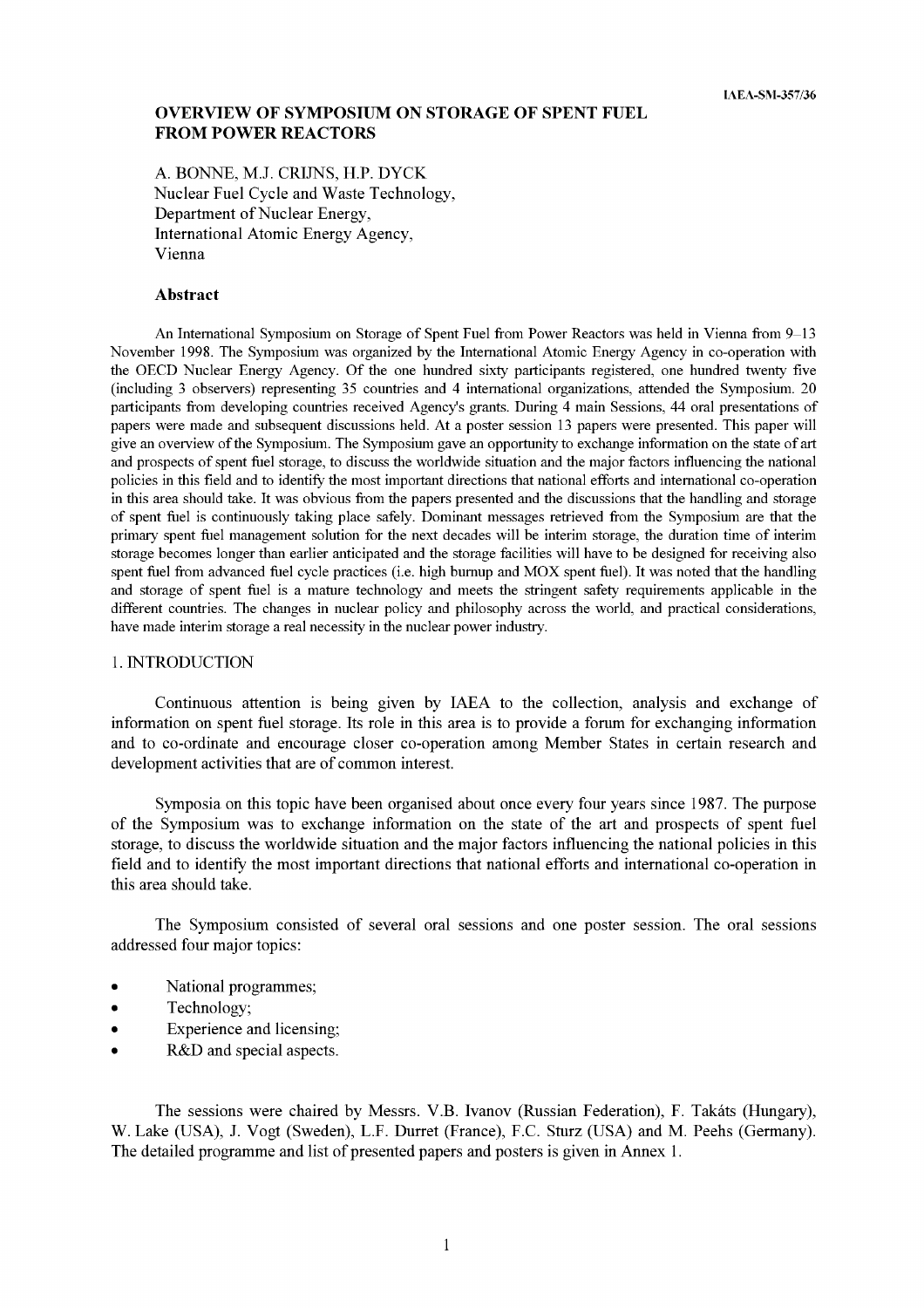One hundred twenty five participants from 35 countries and 4 international organisations, who attended the presentations of papers and the poster session, reflected the worldwide interest in these important topics covered in this Symposium.

#### 2. NATIONAL PROGRAMMES

It is noted that there continues to be worldwide growth in the generation of electric power using nuclear energy as its source. It is further noted that the rate of growth of nuclear energy generation has essentially levelled in Europe and North America while it has increased significantly in Asia. Although these trends have some impact on spent fuel management, including storage, the worldwide spent fuel production rate continues at about 10 800 t HM/yr.

About 130 000 tHM spent nuclear fuel was stored around the world at 1 January 1998 (Table I). Over 70% (93 100 tHM) of this amount is stored in at-reactor pools in 32 countries, while the rest is in away-from-reactor (AFR) facilities, either wet or dry. Presentations from 20 countries in the session on national programmes, and additional papers in the other sessions, covered 23 countries describing the technologies used to store more than 88% of the world total spent fuel to be stored.

|                       |      |      |            | [kt H M] |  |
|-----------------------|------|------|------------|----------|--|
|                       | AR   |      | <b>AFR</b> |          |  |
| <b>Regions</b>        |      | Wet  | Dry        |          |  |
| West Europe           | 13.9 | 19.3 | 1.0        | 34.2     |  |
| Asia & Africa         | 11.6 | 0.2  | 0.7        | 12.5     |  |
| East Europe           | 7.8  | 9.9  | 0.3        | 18.0     |  |
| North & South America | 59.8 | 1.5  | 3.3        | 64.6     |  |
| World                 | 93.1 | 30.9 | 5.3        | 129.3    |  |

| TABLE L STATUS OF SPENT FUEL STORED AT YEAR-END 1997 |  |
|------------------------------------------------------|--|
| [kt HM]                                              |  |

There are three major categories for classifying spent fuel management policies and practices. These include a closed fuel cycle which involves reprocessing of spent nuclear fuel, a once-through fuel cycle which, of course, ends with disposal of the spent nuclear fuel, and a "wait and see" approach.

There are several countries that continue strong and extensive reprocessing programmes. These countries not only reprocess their own spent fuel, but also provide reprocessing services to other countries. New reprocessing programmes are being developed in Asia. The once-through cycle leads to disposal of spent fuel. In some cases, direct disposal is being pursued, while other countries are committed to a planned storage period preceding disposal.

One can view the decision to either reprocess or dispose as two ends of a spectrum. There is a wide range of options between these two ends which have been called the "wait and see" approach. The "wait and see" strategy should not be viewed as avoiding a decision. It is a choice that allows for developing technologies to mature, it can accommodate evolving national policies, and provide the time to address public acceptance issues. Wait and see can be used where reversibility is desired.

There are several aspects of the "wait and see" approach that are not positive. Although wait and see could avoid financial risks associated with pursuit of technologies or approaches that do not meet their initial expectations, it could lead to missed opportunities, accelerated programme activities needed to "catch-up", and other cost increasing measures. Furthermore, one who chooses to wait and see could be perceived as indecisive, avoiding a difficult decision, or passing an issue on to future generations.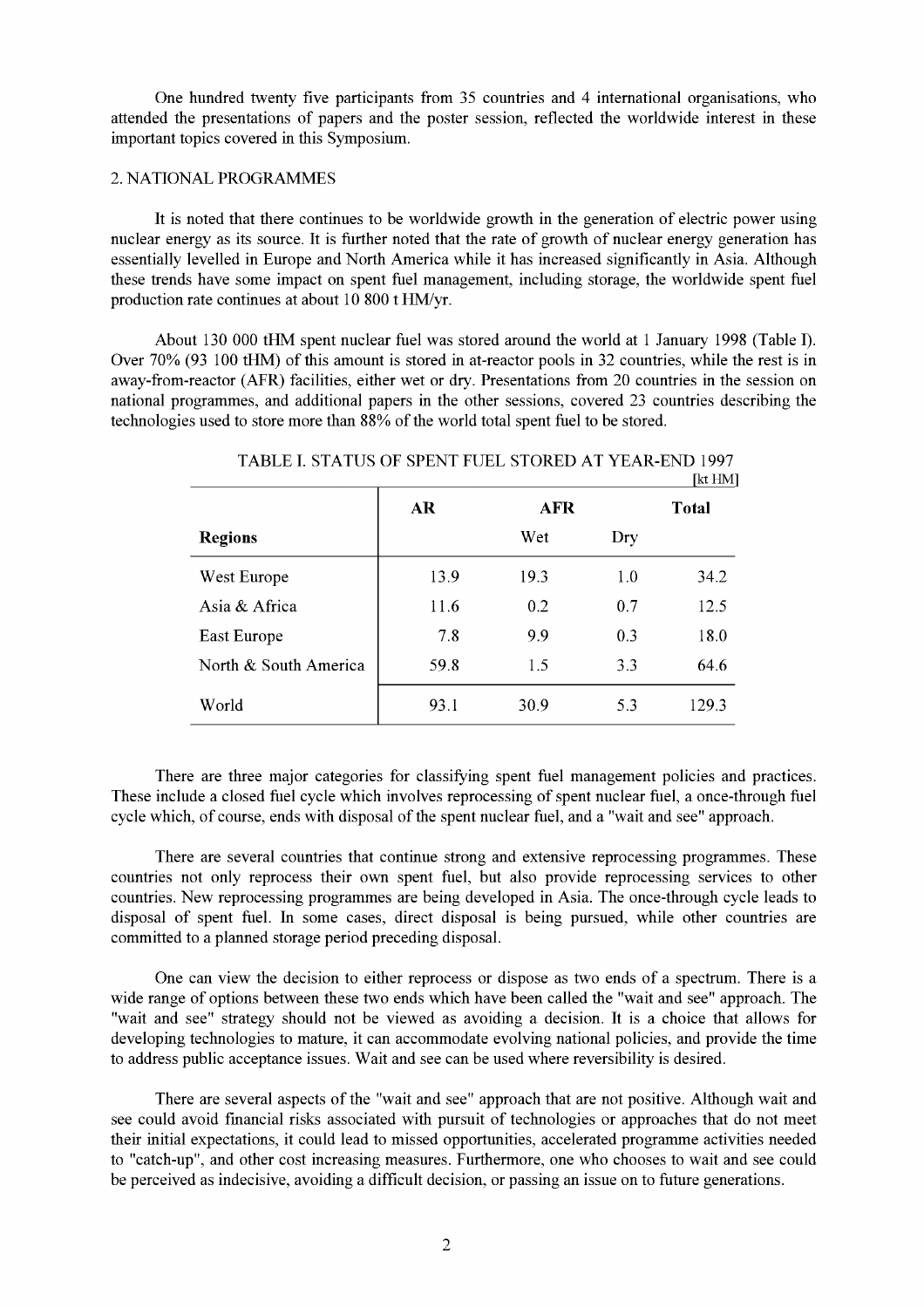Wet storage remains dominant, even as the use of dry storage concepts increases. Wet storage is essential for cooling newly discharged fuel, and will continue to be the method of short term storage used in connection with reprocessing. The industry has an extensive experience base in wet storage with an excellent performance record.

Dry storage is being used increasingly as more long term storage of spent nuclear fuel is done. Dry storage may prove to be a cost effective activity. In addition, it can easily accommodate multipurpose systems (e.g., storage/transport, storage/transport/disposal).

Although at-reactor and on-site storage are common, many are considering the use of away from reactor storage concepts. There will always be storage at-reactors to allow for cooling. There could be increased at-reactor or on-site storage while interim and final spent fuel management solutions are being set. The centralized, away from reactor, storage options are expected to be more cost effective than the more dispersed, on-site storage approaches, which leads to the existence of many small storage facilities. Table II shows the status of the current spent fuel storage capacity.

|                       |              |      |      |                           |        |      | 1111111 |
|-----------------------|--------------|------|------|---------------------------|--------|------|---------|
|                       | In operation |      |      | <b>Under construction</b> |        |      |         |
| <b>Regions</b>        | at NPP       | Wet  | Dry  | Total                     | Wet    | Dry  | Total   |
| West Europe           | 26.1         | 31.7 | 9.2  | 67.0                      |        | 0.8  | 0.8     |
| Asia & Africa         | <b>20.0</b>  | 1.9  | 0.7  | 22.6                      | 0.7    | 0.8  | 1.5     |
| East Europe           | 14.3         | 19.6 | 0.8  | 34.7                      | $0.8*$ | 1.6  | 2.4     |
| North & South America | 94.9         | 1.8  | 10.0 | 106.7                     |        | 6.8  | 6.8     |
| World                 | 155.3        | 55.0 | 20.7 | 231.0                     | 1.5    | 10.0 | 11.5    |

#### TABLE II. STATUS OF SPENT FUEL STORAGE CAPACITY IN WORLD REGIONS  $L$ <sup>+</sup>  $HM$ ]

by reracking AFR storage capacity

The national choices for spent fuel management and storage reported at the Symposium were numerous. Decisions were evidently based on thoughtful and complete considerations of national needs and conditions. Because the national needs and conditions tend to be unique there is not a universally "BEST" approach.

The choice of how spent fuel is managed should not affect safety, however, the effort to achieve the required level of safety might differ. National regulations are applied to spent fuel management activities in a uniform way. The IAEA has an important role in assuring uniformity in National Regulations through development of its Safety Series Publications.

There were a number of common issues and needs that were raised during presentations and discussions. Public involvement and acceptance of spent fuel management activities was seen as an issue of increasing importance. Resource limitations are a common constraint on countries with smaller nuclear programmes. Because of the increases in communication and information exchange in the world today, events and actions by any one nation tend to affect the others. We need to all work together.

Two recommendations come to mind when the above issues and needs are considered. First, we must continue to exchange information, data and experience (from licensing to operations) on technical and public acceptance matters. Two, those who can, should consider providing financial and technical assistance to those with smaller nuclear programmes who are in need of such assistance. Any such support would be a wise investment in the future.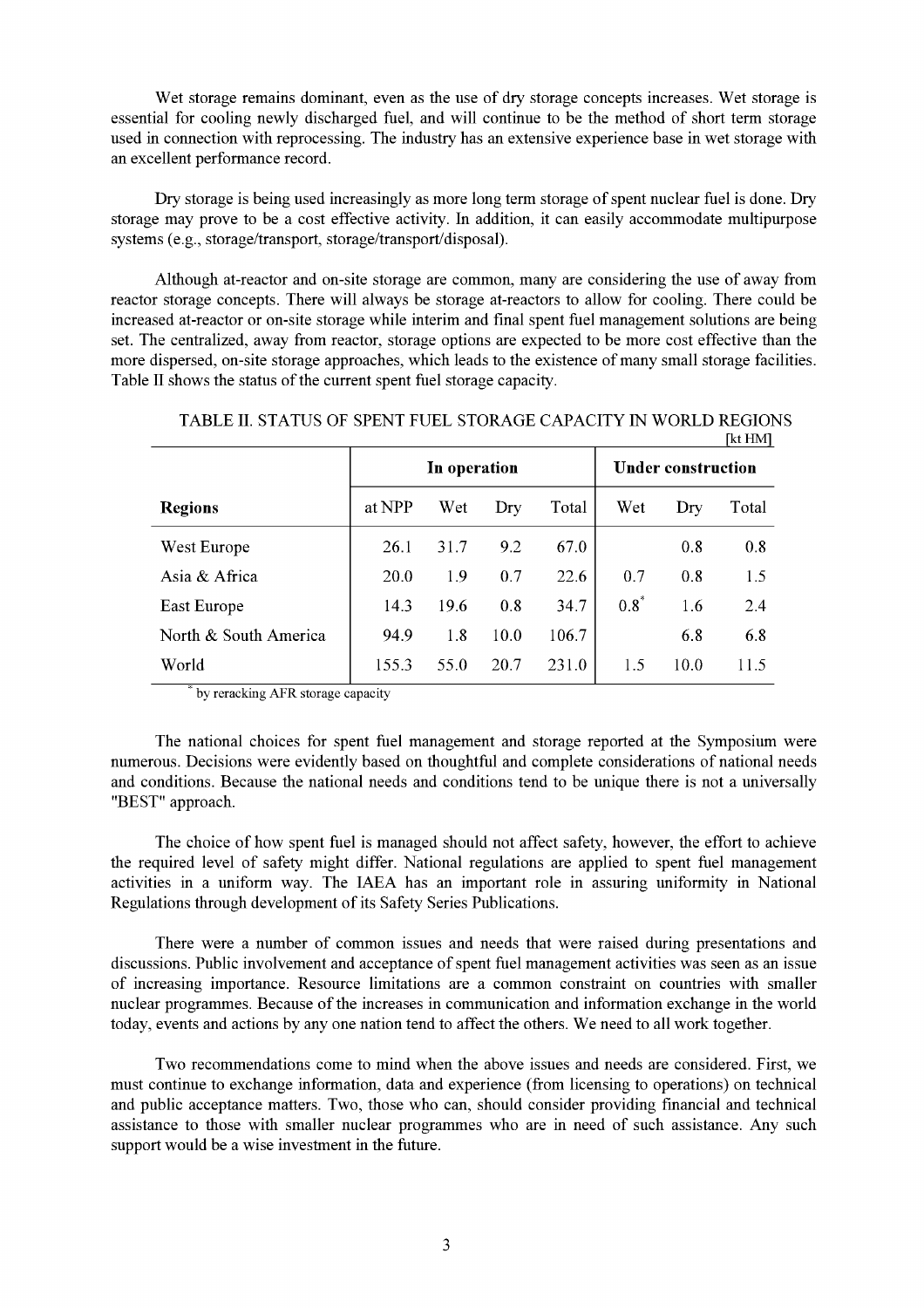#### 3. TECHNOLOGY

The presentations on dry storage largely focused on the specific needs of different utilities and organizations whilst ensuring compliance with the stringent safety requirements applicable in the different countries. It was generally recognised that casks are needed to provide for both storage and transportation requirements. This flexibility is of great importance to meet requirements with regard to design work, licensing procedures and manufacturing work. Furthermore, cask designs have to accommodate different fuel types, including MOX fuel, higher burnups and specific needs of individual power plants. Another example is early consolidation and encapsulation of spent fuel in disposal canisters in Germany. Current cask designs are based on proven and cost effective technology.

In the case of the vault storage systems, a concept, caters not only for the storage of spent fuel but also for the storage of a variety of other types of radioactive wastes. Also in this case the design is based on proven flexible and safe technology. In general, it appeared that there is a great consciousness of the need for optimisation and flexibility of storage designs in meeting requirements, within the constraints of the regulatory systems applicable in the different countries.

It was noted that, where reprocessing is not practised, dry storage designs have been developed. However, in the USA the concern of transportability is recently more important, as utilities are now expecting shipment of their fuels from reactor pools to a centralized storage facility. It was also mentioned that the transportability of the fuel is viewed favourably in terms of public acceptance. The dual purpose system already licensed or being licensed in the USA show that such solutions offer greater flexibility than storage only systems.

The situation is different in Europe where reprocessing and wet storage has been implemented by a majority of utilities. Therefore, transfer casks are largely available and AFR interim storage systems have been designed in using the transport containers as storage modules.

Utilities have reracked their reactor pools and increased fuel burnup in order to reduce the volumes of spent fuel to be managed. A concept of rod consolidation, which has been tested in the 1980s, could be of interest to manage larger quantities of spent fuel (in the same volume) on reactor sites. Also of interest was discussion of plans in the UK to store AGR fuel, in pools for up to 80 years.

#### 4. EXPERIENCE AND LICENSING

In three sub-sessions, eight papers discussed regulatory and operational experiences with interim spent fuel storage. They described regulatory process and oversight, burnup credit analysis and measurements, and operational performance.

The first sub-session focused on regulatory aspects. One paper described the development of a regulatory process used to license modifications to existing facilities to increase capacities. Two other papers described regulatory oversight issues related to quality assurance (QA) and quality control (QC) associated with dry cask storage design, fabrication and operation. These papers discussed a variety of problems encountered, the corrective actions, and the regulatory actions taken to assure safety. These papers stressed the need for continued vigilance by cask designers, fabricators and users to assure reliable and safe interim storage.

In the second sub-session three papers discussed analysis and measurement techniques related to the use of burnup credit for criticality analysis. Several measurement techniques and methodologies for the characterisation of spent fuel assemblies have been developed. These techniques include passive and active neutronic methods as well as gamma-spectrometric methods, in order to: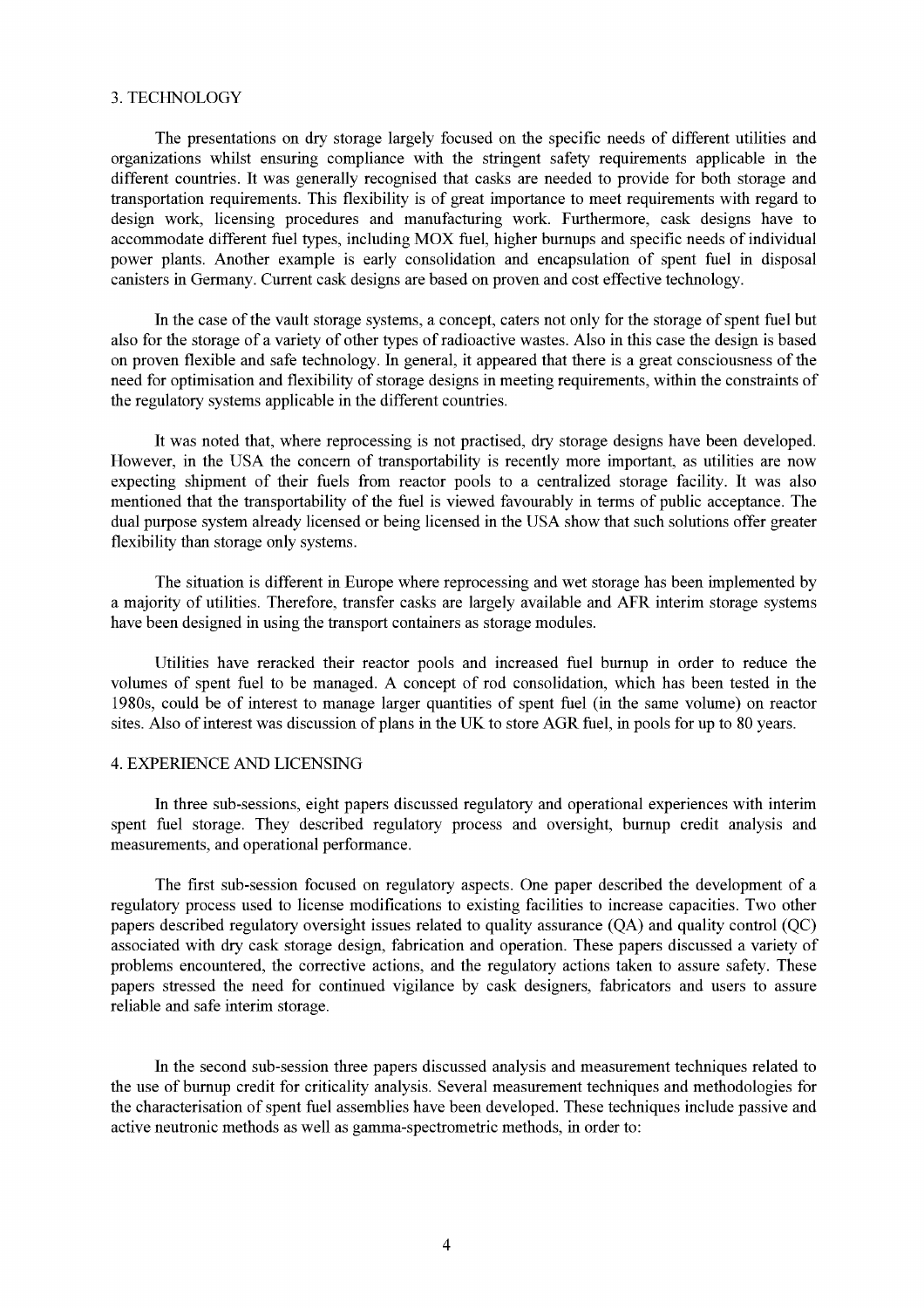- determine the fissile inventory for safeguards;  $\bullet$
- verify the operator's declaration consistency;  $\bullet$
- use burnup credit in storage, transport and disposal operations.

A method for applying burnup credit to the criticality safety design analysis for PWR pool storage reracking was presented. Of particular importance was the prediction and validation of the isotopic composition or depletion analysis through experimental results. At present, fresh fuel reactivity is used for spent fuel in criticality analyses. Burnup credit would offer an increased packing density in storage racks and therefore an increased capacity.

The two papers in the third sub-session discussed operating experiences with wet and dry storage. Both papers described evidence of better than expected performance. Dry cask storage testing performed in the United States was presented. Participants expressed continued interest about the importance of cladding performance, and in particular, future plans for testing to provide further evidence of fuel and cask integrity after many years in dry storage.

### 5. R&D AND SPECIAL ASPECTS

The information presented during the Session on "R&D and Special Aspects" can be grouped into 3 parts:

- (a) Spent nuclear fuel (SNF) behaviour and properties;
- (b) SNF treatment technologies;
- (c) International co-operation aspects.

As a general observation it can be stated:

- no R&D was reported on wet storage. This underlines its position as a well established technology and all open questions related to wet storage have been satisfactorily answered;
- all contributions to the SNF dry storage discussed the storage performance of SNF for extended storage requirements such as increased fuel burnup, storage periods exceeding today's licensing limits or improved cladding material. The contributions demonstrate the continuing growth and acceptance of dry storage technology that has occurred over the past twenty years.

### **5.1. SNF behaviour and properties**

Additional data on the creep of unirradiated Zrl%Nb to broaden the database had been reported. This material shows acceptable creep behaviour. The assessment of SNF dry storage performance with increased burnup concludes only circumferential creep in the temperature range > 300°C needs to be analysed. There are no other significant defect mechanisms in operation as SNF burnup increases above 50 GWd/tHM. Results presented show that spent nuclear fuel dry storage is feasible for all spent fuel on the market — even with increased burnup. The assessment of dry storage of SNF for periods exceeding the presently licensed storage times resulted in an optimistic forecast. It is expected that dry stored SNF that has remained intact for 20 years will continue to perform for up to 100 years as storage conditions become less onerous. Data to support the assessment of SNF with increased burnup was reported at the symposium.

### **5.2. SNF treatment technologies**

To date there has been little reported data on the decay heat of SNF after longer periods of storage. In the Swedish CLAB facility the decay heat of long stored SNF has been determined by calorimetry and gamma ray spectrometry and compared to calculated data. It was concluded that for SNF of longer storage periods the decay heat can be calculated if a detailed EOL data base describing the inservice operation is available. Furthermore, it could be shown that the decay heat can be satisfactorily determined by intensity measurements.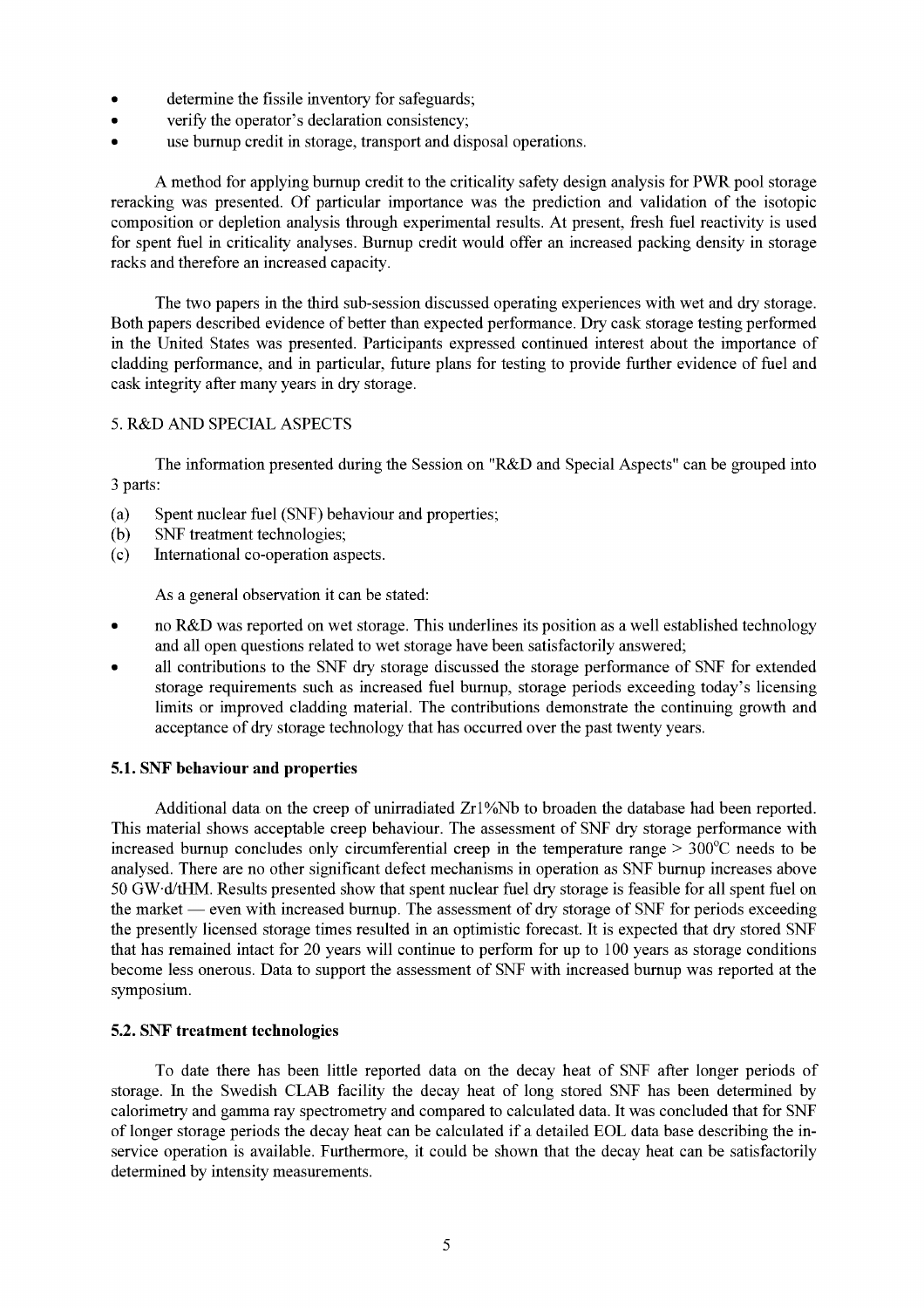In two countries the final conditioning of SNF for disposal in geological formations is available. The Swedish experts had finalized their concept by demonstrating its technical feasibility. The technology will be developed in a pilot laboratory. In Germany the conditioning process is fully developed and the first installation on a technical-scale is nearly completely erected and will be commissioned in 1999.

### **5.3. International co-operation aspects**

Countries with small nuclear programmes are candidates to join a regional spent fuel storage approach. This approach has already been applied for research reactor fuel with good success. Since time is ripe, also for commercial fuel, the IAEA started an initiative for interested countries.

Not just interim storage but a complete service including conditioning and also final disposal is suggested for an international approach. However detailed assessments are required in the areas of technology, economy, financing, institutional aspects, political aspects and ethic considerations. Until the outlined issues have been resolved the potential for such an approach cannot be judged positively.

#### 6. CONCLUSIONS

There are three major categories for classifying spent fuel management policies and practices. These include a closed fuel cycle which involves reprocessing of spent nuclear fuel, a once-through fuel cycle which ends with the disposal of the spent nuclear fuel, and a "wait and see" approach. One can view the decision to either reprocess or dispose as two ends of a spectrum of options. It should be noted, however, that countries, which choose originally the reprocessing option, envisage the final disposal of high burnup and MOX spent fuel. The "wait and see" strategy should not be viewed as avoiding a decision, but as a means of evaluating the possible options and maintain the retrievability of the spent fuel.

Messages retrieved from the Symposium are that the primary option for spent fuel will be interim storage for the next decades, the duration of interim storage becomes longer than earlier anticipated and the storage facilities will have to be capable for receiving also spent fuel from advanced fuel cycle practices (i.e. high burnup and MOX spent fuel).

It was noted that the handling and storage of spent fuel is a mature technology and meets the stringent safety requirements applicable in the different countries. However, it is performed in a flexible and dynamic way, continuously adapting to changes in nuclear policy and progress in technology, for example transportability of spent fuel, application of burnup credit and utilisation of advanced fuel types.

Wet storage remains dominant, even as the use of dry storage concepts increases. Wet storage is essential for cooling newly discharged fuel, and will continue to be the method of storage used in connection with reprocessing. The industry has an extensive experience base in wet storage with an excellent performance record. Dry storage is being used increasingly, as more long term storage of spent nuclear fuel is done. Dry storage may prove to be a cost effective activity that can easily accommodate multipurpose systems (e.g., storage/transport, storage/transport/disposal).

Possible Agency initiatives could be described as:

- To assist in providing a technical reference for country reports to be delivered for the Joint Convention on the Safety of Spent Fuel Management and on the Safety of Radioactive Waste Management (i.e. establish common understanding of various technical issues of spent fuel management, in general, and spent fuel storage, in particular);
- To assist Central and East European Countries with problems related to the storage of spent fuel and establishing adequate spent fuel storage facilities;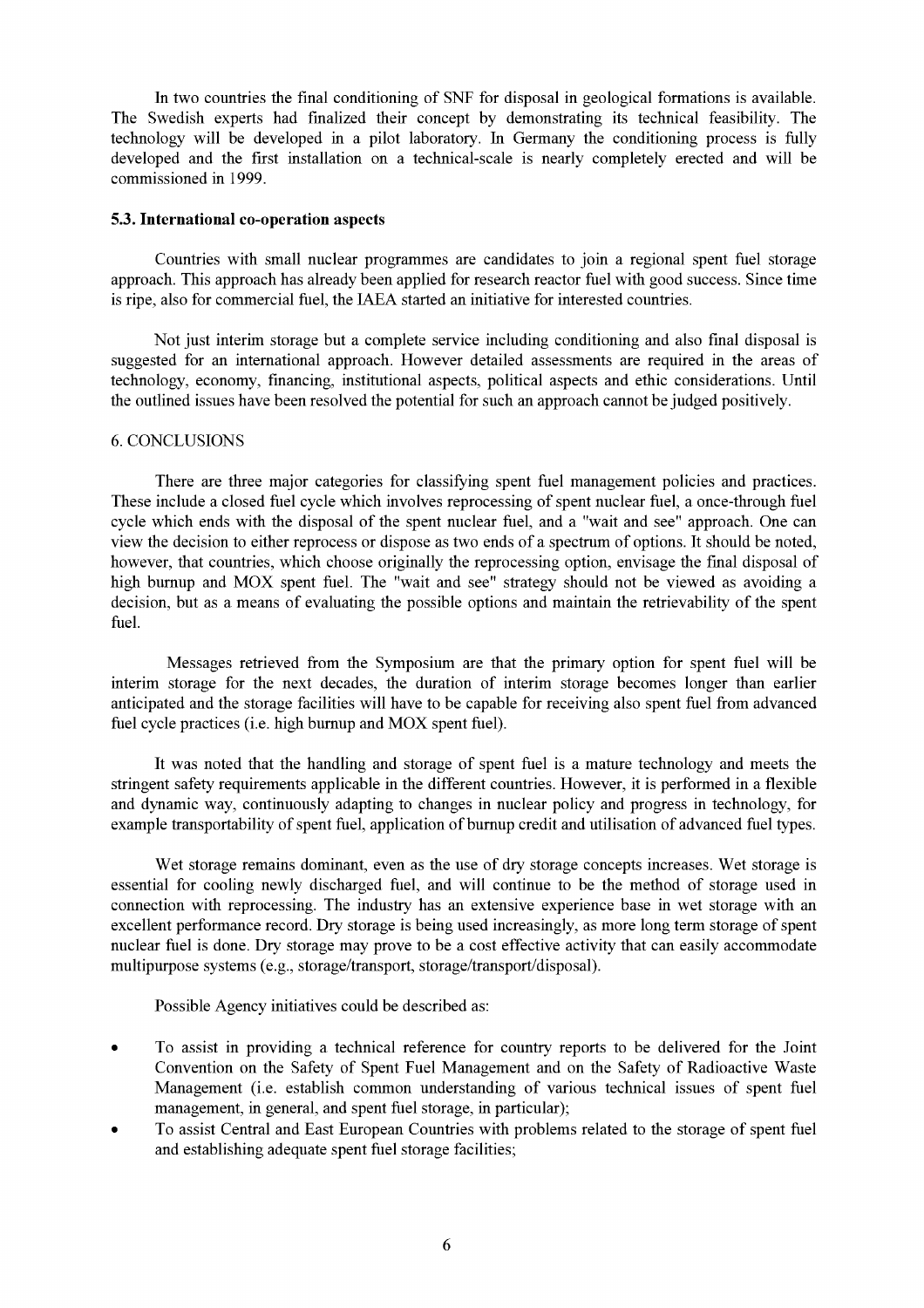- To assist in the evaluation and research of the long term behaviour of fuel and storage components  $\bullet$ in order to realise the anticipated long storage periods data;
- To continue the exchange of information, data and experience (from licensing to operations) on  $\bullet$ spent fuel storage technologies and public acceptance matters; and,
- To organise peer reviews in the subject of spent fuel storage and management. $\bullet$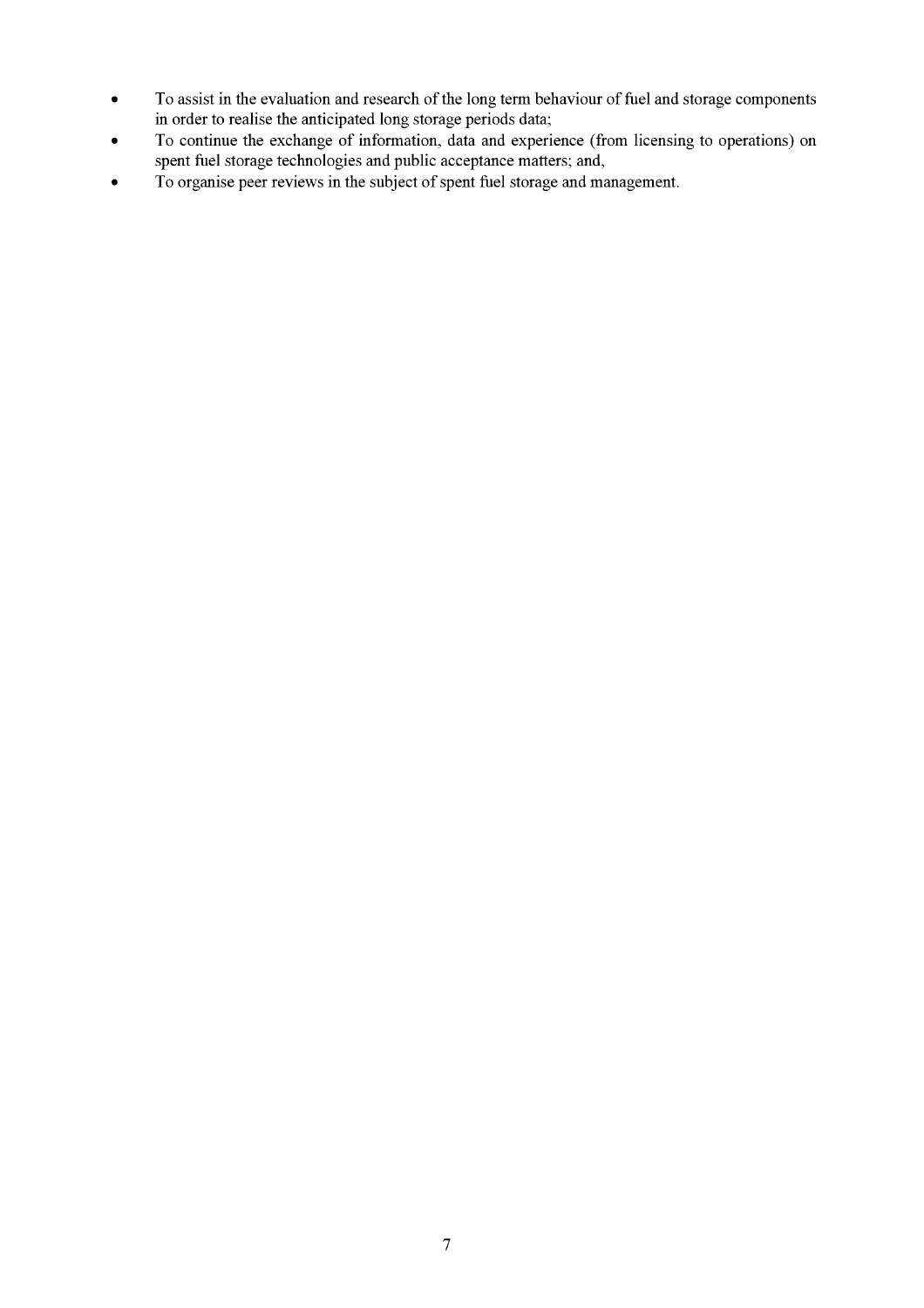# **Annex I LIST OF PAPERS**

### **OPENING SESSION**

Spent fuel management overview: a global perspective (IAEA-SM-352/1) *A. Bonne, M.J. Crijns, P.H. Dyck, K. Fukuda, V. Mourogov*

#### **SESSION 1. NATIONAL PROGRAMMES**

Spent nuclear fuel in Bulgaria (IAEA-SM-352/2) *P.H. Peev, N. Kalimanov* Spent fuel management in Canada (IAEA-SM-352/3) *A. Khan, P. Pattantyus, presented by M.J. Crijns* Czech interim spent fuel storage facility: operation experience, inspections and future plans (IAEA-SM-352/4) *V. Fajman, L. Bartdk, K. Brzobohaty, J. Coufal, S. Kuba* EDF's programme for spent fuel management (IAEA-SM-352/5) *A. Gloaguen* Licensing of spent fuel storage facilities in Germany; (IAEA-SM-352/6a) *F.H. Heimlich* Practical experience in spent fuel management for German NPPs (IAEA-SM-352/6b) *A. Lilhrmann, D. Althaus, R. Seepolt, K. Springer* Spent fuel dry storage in Hungary (IAEA-SM-352/7) *G Buday, B. Szabo, M. Ordogh, F. Takdts* Storage of spent fuel from power reactors in India: management and experience (IAEA-SM-352/8) *R.D. Changrani, D.D. Bajpai, S.S. Kodilkar* Spent fuel management strategy in Italy (IAEA-SM-352/9) *R De Felice, L. Noviello, I. Tripputi* Spent fuel management in Japan (IAEA-SM-352/10) *Y. Nomura, F. Kunugita* The new technology of interim storage of failed spent fuel from the BN-350 (IAEA-SM-352/11) *V.N. Karaulov, A.P. Blynskiy, L.L. Yakovlev* Current status of spent fuel management in Korea (IAEA-SM-352/12) *D.K. Min, G.S. You, S.G. Ro, H.S. Park* The dry spent RBMK fuel cask storage site at the Ignalina NPP in Lithuania (IAEA-SM-352/13) *V. V. Penkov, R. Diersch* Status of the spent fuel dry storage programme for Cernavoda NPP (IAEA-SM-352/14) *M. Radu* Current state and perspectives of spent fuel storage in Russia (IAEA-SM-352/15) *V.A. Kurnosov, N.S. Tikhonov, T.F. Makarchuk, Yu. V. Kozlov, V. V. Spichev, V.N. Bespalov, N.N. Davidenko, A.A. Reznik, A.N. Andrianov, VA. Luppov* Status on spent fuel management in Spain (IAEA-SM-352/ *J.A. Gago, J.M. Grdvalos, P. Zuloaga* Radioactive waste management in Sweden: experiences and plans (IAEA-SM-352/17) *M. Wikstrom* Status of spent fuel storage facilities in Switzerland (IAEA-SM-352/18) *PC. Beyeler, H.R. Lutz, W. von Heesen* The provision of safe storage of spent fuel from power reactors in Ukraine (IAEA-SM-352/19) *Y.Y. Trehub, Y. Pechera* The status of spent fuel storage in the UK (IAEA-SM-352/20) *M.J. Dunn, I.R. Topliss*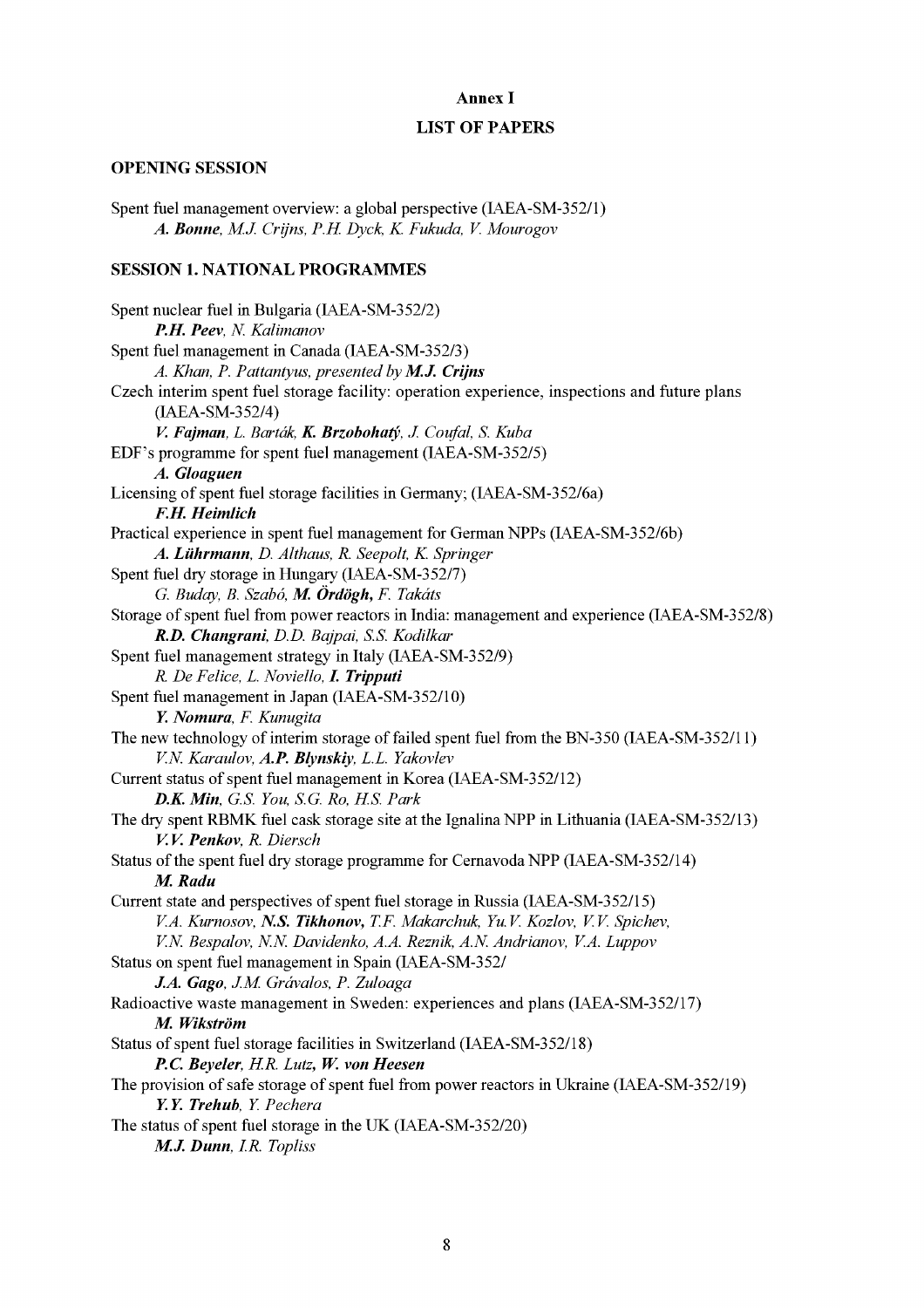Status and current spent fuel storage practices in the United States (IAEA-SM-352/21) *W.H. Lake*

### **SESSION 2. TECHNOLOGIES Dry Technologies, Wet Technologies**

Influence of local regulations on TN dual purpose BWR cask (IAEA-SM-352/22) *P. Samson, T. Neider* Advanced techniques for storage and disposal of spent fuel from commercial nuclear power plants (IAEA-SM-352/23) *R. Weh, W. Sowa* Multipurpose SGN dry storage facility application to the Italian situation (IAEA-SM-352/24) *M. Giorgio, R. Lanza, presented by Ph. Michou, G. Locatelli* Flexibility of the BNFL storage systems (IAEA-SM-352/25) *B. Dickson* Dual purpose or not? The significant factors (IAEA-SM-352/26) *W. Bak, V. Roland* Onsite storage of spent fuel assemblies in German nuclear power plants (IAEA-SM-352/27) *J. Banck* The long-term storage of AGR fuel (IAEA-SM-352/28) *P.N. Standring*

## **SESSION 3. EXPERIENCE & LICENSING Licensing, Burnup Credit, Experience**

Licensing of spent nuclear fuel dry storage in Russia (IAEA-SM-352/29) *A.I. Kislov, A.S. Kolesnikov* Experience with the licensing of the interim spent fuel storage .. facility modification (IAEA-SM-352/30) *S. Bezdk, J. Bere©* Quality assurance and design control problems associated with the fabrication and use of spent fuel dry storage components (IAEA-SM-352/31) *T.J. Kobetz, T. O. Matula, S.F. Shankman, presented by M. W. Hodges* Welding issues associated with design, fabrication and loading of spent fuel storage casks (IAEA-SM-352/32) *C.K. Battige, A.G. Howe, F.C. Sturz* Characterization of spent fuel assemblies for storage facilities using non destructive assay (IAEA-SM-352/33) *A. Lebrun, G. Bignan, H Recroix, M. Huver* Criticality analysis of PWR spent fuel storage facilities inside nuclear power plants (IAEA-SM-352/34) *J.C. Neuber* Radiometric characterisation supports, burnup credit, safeguards and radio-nuclide inventory determination for spent fuel transport, storage and disposal (IAEA-SM-352/35) *A.S. Chesterman, M.J. Clapham, N. Gardner* Experiences from the operation of the Swedish central interim storage facility for spent fuel, CLAB (IAEA-SM-352/36) *PH. Grahn, M. Wikstrom* Spent nuclear fuel integrity during dry storage (IAEA-SM-352/37) *M.A. McKinnon, L. Stewart*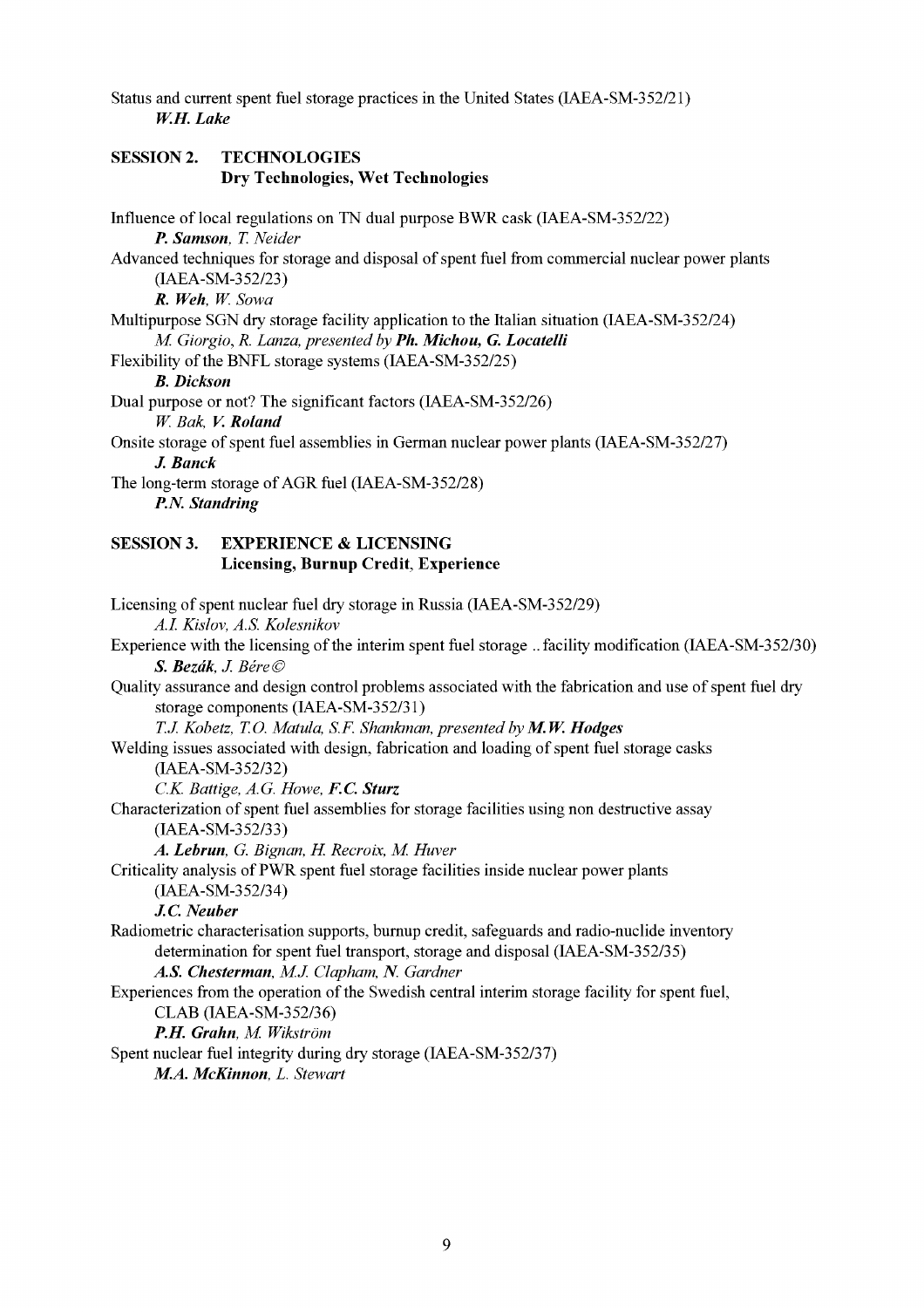## **SESSION 4. R&D AND SPECIAL ASPECTS R&D, Special Aspects, Encapsulation**

| Creep properties of unirradiated Zr1Nb nuclear fuel cladding tubes under normal and abnormal dry           |
|------------------------------------------------------------------------------------------------------------|
| storage conditions (IAEA-SM-352/38)                                                                        |
| J. Veselý, M. Valach, Z. Frejtich, V. P $\subseteq$ iman, presented by <b>K. Klot</b> $\Box$               |
| Assessment of dry storage performance of spent LWR fuel assemblies with increasing burnup                  |
| (IAEA-SM-352/39)                                                                                           |
| M. Peehs, F. Garzarolli, W. Goll                                                                           |
| Measurements of decay heat and gamma-ray intensity of spent LWR fuel assemblies                            |
| $(IAEA-SM-352/40)$                                                                                         |
| J.I.A. Vogt, L. Agrenius, P. Jansson, A. Bäcklin, A. H∆kansson, S. Jacobsson                               |
| Extending dry storage of spent fuel for 100 years (IAEA-SM-352/41)                                         |
| R.E. Einzinger, M.A. McKinnon, A.J. Machiels                                                               |
| Regional spent fuel storage facility (IAEA-SM-352/42)                                                      |
| H.P. Dyck                                                                                                  |
| Closing the gap between spent fuel storage and final disposal in a multinational management system         |
| (IAEA-SM-352/43)                                                                                           |
| P.J. Bredell                                                                                               |
| Conditioning of spent fuel for interim and final storage in the pilot conditioning plant (PKA) at Gorleben |
| $(IAEA-SM-352/44)$                                                                                         |
| H.-O. Willax, H. Lahr, H. Spilker                                                                          |
| The Swedish plans for encapsulation of spent nuclear fuel(IAEA-SM-352/45)                                  |
| K. Gillin, J.I.A. Vogt                                                                                     |
| <b>CLOSING SESSION</b>                                                                                     |

Summary of the Symposium

## **POSTER PRESENTATIONS**

| Thermal design and testing of a dry spent fuel storage facility (IAEA-SM-352/1P)                      |
|-------------------------------------------------------------------------------------------------------|
| D.G. Parkansky, A. Garcia, S. Halpert                                                                 |
| WWER spent fuel criticality, depletion and shielding studies (IAEA-SM-352/3P)                         |
| T.G. Apostolov, M.A. Manolova, T.M. Petrova, I.I. Popova, K.D. Ilieva, S.J. Belousov                  |
| Study on increasing spent fuel storage capacity at JURAGUÁ NPP (IAEA-SM-352/4P)                       |
| R.J. Guerra, D.L. Aldama, M.R. Gual, F.G. Yip                                                         |
| Spent fuel temporary storage: Environ-mental impact assessment (IAEA-SM-352/5P)                       |
| <b>T.</b> $\Box$ <b>echák</b> , J. Kluso $\Im$ , V. Fajman                                            |
| Nuclear safety analyses of the dry spent RBMK fuel cask storage site at the                           |
| Ignalina nuclear power plant in Lithuania (IAEA-SM-352/6P)                                            |
| R. Diersch, H. Kühl, V.V. Penkov                                                                      |
| Heat removal tests on dry storage facilities for nuclear spent fuels (IAEA-SM-352/7P)                 |
| M. Wataru, T. Saegusa, T. Koga, K. Sakomoto, Y. Hattory                                               |
| Heat transfer study on dry vault storage system (IAEA-SM-352/8P)                                      |
| H. Fujiwara, T. Sakaya, T. Oka                                                                        |
| Burnup and cooling time determination of PWR spent fuel by measuring                                  |
| gamma-ray activity ratios of Cs-134/Cs-137 and Eu-154/Cs-137 (IAEA-SM-352/9P)                         |
| D.K. Min, H.J. Park, K.W. Park, D.G. Park, S.G. Ro, H.S. Park                                         |
| Study for the selection of a supplementary spent fuel storage facility for .KANUPP (IAEA-SM-352/10P)  |
| W. Ahmed, J. Iqbal, M. Arshad                                                                         |
| International long-term interim storage for spent fuel; an independent storage service investor model |
| $(IAEA-SM-352/11P)$                                                                                   |
| P. Leister                                                                                            |